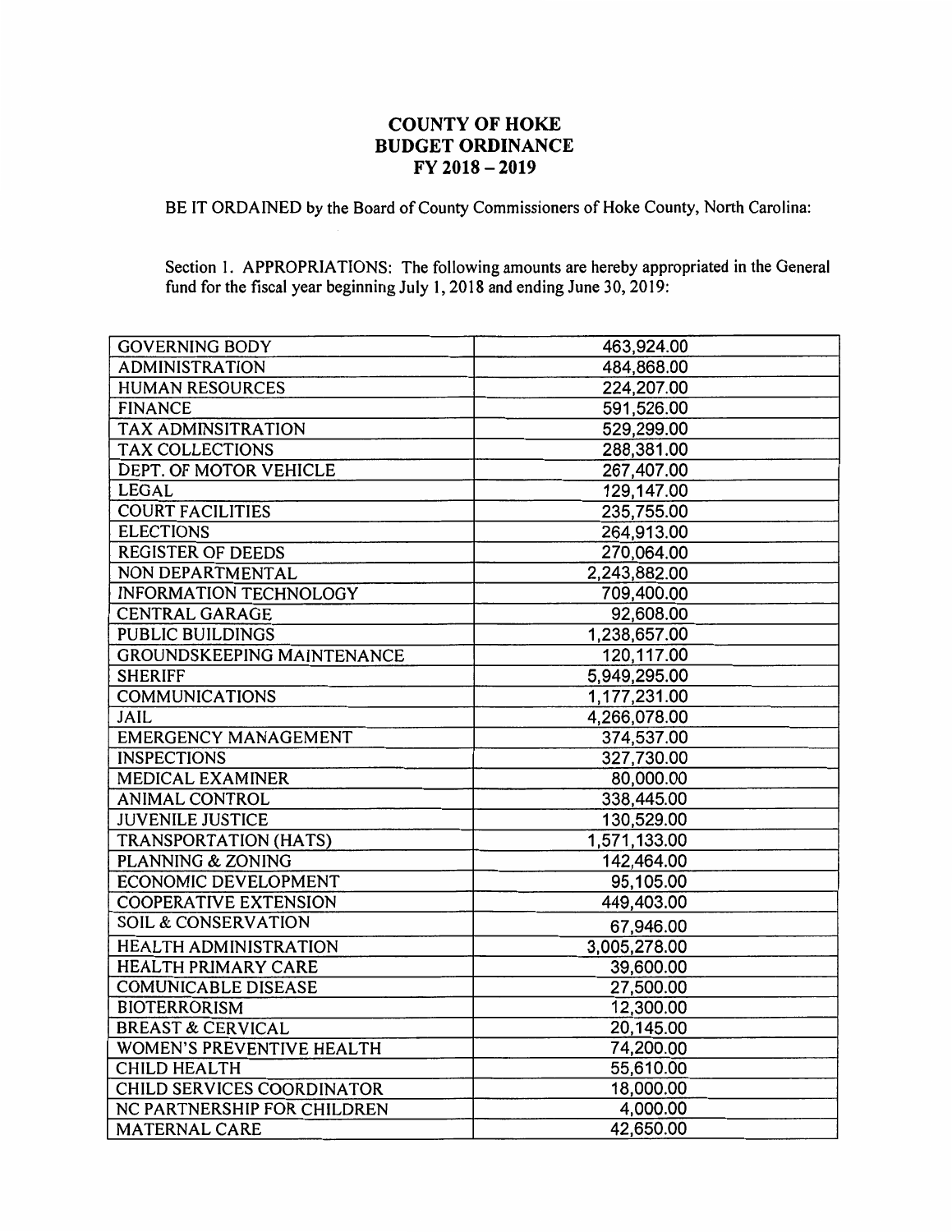| ACTIVE ROUTES TO SCHOOL PROJECT    | 34,640.00    |
|------------------------------------|--------------|
| <b>IMMUNIZATION</b>                | 30,000.00    |
| PREGNANCY CARE MANAGEMENT          | 21,700.00    |
| ENVIRONMENTAL HEALTH               | 30,050.00    |
| <b>HEALTH EDUCATION</b>            | 12,500.00    |
| WIC CLIENT SERVICES                | 43,980.00    |
| <b>WIC NUTRITION</b>               | 2,000.00     |
| <b>WIC ADMINISTRATION</b>          | 300.00       |
| WIC BREAST FEEDING                 | 4,500.00     |
| WIC BREAST FEEDING PEER COUNSELING | 1,675.00     |
| <b>DSS ADMINISTRATION</b>          | 5,617,629.00 |
| WORK FIRST BLOCK GRANT             | 41,000.00    |
| PUBLIC ASSISTANCE                  | 1,183,414.00 |
| DSS IV D                           | 67,930.00    |
| <b>TITLE XX</b>                    | 315,916.00   |
| <b>DSS FOOD STAMPS</b>             | 18,723.00    |
| <b>VETERANS SERVICE</b>            | 69,675.00    |
| <b>SENIOR SERVICES</b>             | 990,102.00   |
| <b>PUBLIC SCHOOLS</b>              | 8,866,556.00 |
| COMMUNITY COLLEGES                 | 484,523.00   |
| <b>LIBRARY</b>                     | 407,397.00   |
| <b>LITERACY COUNCIL</b>            | 87,848.00    |
| <b>RECREATION</b>                  | 680,242.00   |
| SPECIAL APPROPRIATIONS             | 5,555,990.00 |
|                                    |              |
|                                    |              |
| <b>TOTAL</b>                       | 50,991,624   |
|                                    |              |

Section 2. REVENUES: It is estimated that the following revenues will be available in the General Fund for the fiscal year beginning July 1, 2018 and ending June 30, 2019:

| <b>AD VALOREM TAXES</b>         | 27,117,435.00 |  |
|---------------------------------|---------------|--|
| <b>SALES TAXES</b>              | 8,087,878.00  |  |
| PAYMENT IN LIEU OF TAXES        | 12,200.00     |  |
| PRIVILEGE LICENSCE TAXES        | 180,000.00    |  |
| <b>FRANCHISE TAXES</b>          | 10,200.00     |  |
| TAX ADMINISTRATION REVENUES     | 136,000.00    |  |
| <b>COURT FACILITY FEES</b>      | 45,000.00     |  |
| <b>REGISTER OF DEEDS FEES</b>   | 395,000.00    |  |
| <b>SHERIFF REVENUES</b>         | 445,500.00    |  |
| <b>JAIL REVENUES</b>            | 157,400.00    |  |
| <b>INSPECTIONS FEES</b>         | 616,400.00    |  |
| <b>ANIMAL CONTROL FEES</b>      | 54,900.00     |  |
| <b>JUVENILE JUSTICE REVENUE</b> | 120,529.00    |  |
| <b>TRANSPORATION REVENUE</b>    | 885,573.00    |  |
| PLANNING AND ZONING REVENUE     | 128,500.00    |  |
| ECONOMIC DEVELOPMENT REVENUE    | 16,000.00     |  |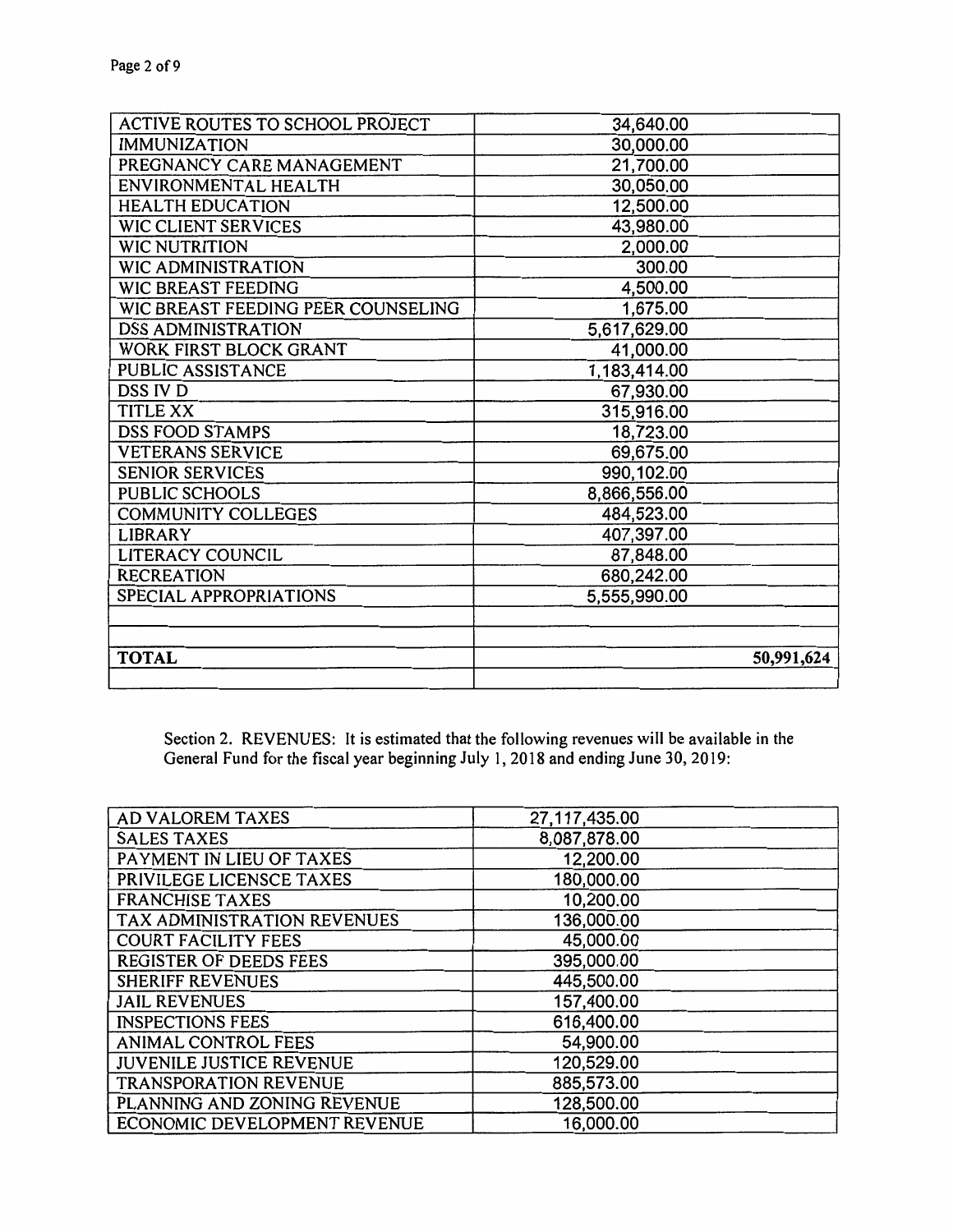| COOPERATIVE EXT. REVENUE  | 119,729.00   |
|---------------------------|--------------|
| <b>HEALTH</b>             | 2,027,140.00 |
| <b>SOCIAL SERVICES</b>    | 4,096,712.00 |
| <b>VETERAN SERVICES</b>   | 1,500.00     |
| <b>SENIOR SERVICES</b>    | 392,698.00   |
| <b>LIBRARY REVENUE</b>    | 5,500.00     |
| RECREATION REVENUE        | 119,624.00   |
| MISCELLANEOUS REVENUE     | 1,365,000.00 |
| FUND BALANCE APPROPRIATED | 4,455,206.00 |
|                           |              |
|                           |              |
| <b>TOTAL</b>              | 50,991,624   |
|                           |              |
|                           |              |

Section 3. There is hereby levied a tax at the rate of seventy-five cents (\$.75) per one hundred dollars (\$100.00) valuation of property listed as of January 1, 2018, for the purpose of raising revenue included in "Ad Valorem Current Year" in the General Fund in Section 2 of this ordinance.

This is based on an estimated total valuation of property for the purpose of taxation of \$3,209,854,823 and an estimated collection rate of 95.5%. The estimated rate of collection is based on the fiscal year 2017 collection rate of 95.5%.

Section 4. EXPENDITURES: The following amounts are hereby appropriated in the Fire District Fund for the operation of fire protection services for the Fiscal Year beginning July 1, 2018 and ending June 30, 2019, in accordance with the chart of accounts heretofore established for this county:

| North Raeford Fire District      | 222,645.00  |
|----------------------------------|-------------|
| <b>Puppy Creek Fire District</b> | 904,000.00  |
| <b>Rockfish Fire District</b>    | 445,677.00  |
| <b>Hillcrest Fire District</b>   | 465,288.00  |
| West Hoke District.              | 144,116.00  |
| Pine Hill Fire District          | 133,347.00  |
| <b>Stonewall Fire District</b>   | 137,770.00  |
| Aberdeen Fire District           | 42,152.00   |
| <b>Antioch Fire District</b>     | 160,150.00  |
| North Scotland Fire District     | 12,350.00   |
| <b>Total Appropriations</b>      | \$2,667,495 |

It is estimated that the following revenue will be available in the Fire District Fund for the Fiscal Year beginning July I, 2018 and ending June 30, 2019:

Current and prior Year Taxes **\$2,667,495**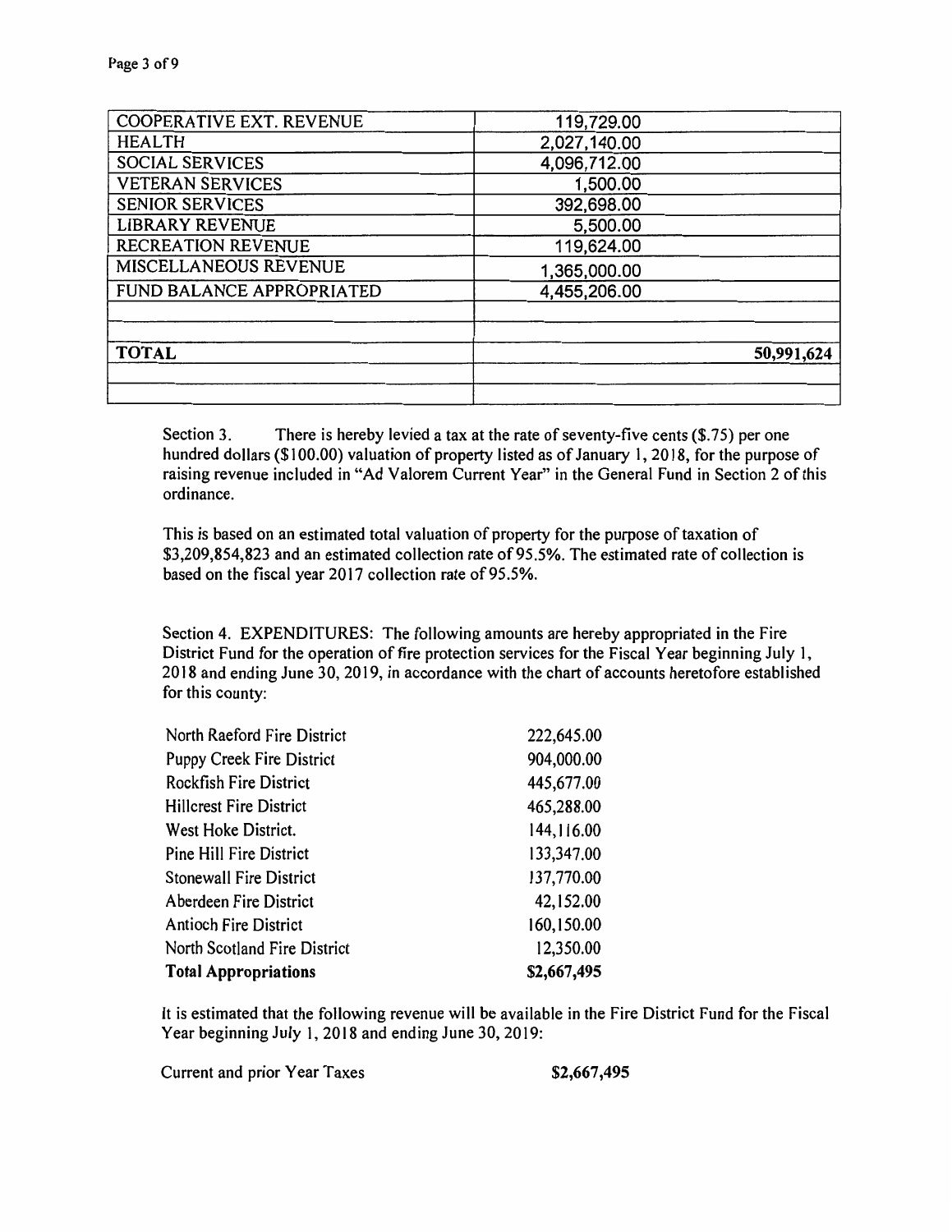Section 5. County: There is hereby levied the following tax rate for the ten ( 10) Fire Districts in the

| North Raeford Fire District<br>0.10      |  |
|------------------------------------------|--|
| <b>Puppy Creek Fire District</b><br>0.08 |  |
| <b>Rockfish Fire District</b><br>0.09    |  |
| <b>Hillcrest Fire District</b><br>0.09   |  |
| West Hoke Fire District<br>0.09          |  |
| Pine Hill Fire District<br>0.09          |  |
| <b>Stonewall Fire District</b><br>0.08   |  |
| Aberdeen Fire District<br>0.10           |  |
| South Antioch<br>0.10                    |  |
| North Scotland<br>0.05                   |  |

Section 6. EXPENDITURES: The following amounts are hereby appropriated in the Sanitation Fund for the Operation of the County Transfer Station and County Solid Waste Collection System for the Fiscal Year beginning July 1, 2018 and ending June 30, 2019, in accordance with the chart of accounts heretofore established for this County:

| Solid Waste – Administration | 1,033,780   |
|------------------------------|-------------|
| Solid Waste – Operations     | 1,982,525   |
| <b>Total Appropriation</b>   | \$3,016,305 |

Section 7. REVENUES: It is estimated that the following revenues will be available in the Sanitation Fund for the Fiscal Year beginning July 1, 2018 and ending June 30, 2019:

| Solid Waste Collection Fees @ \$128.00/Household | 2,137,500 |
|--------------------------------------------------|-----------|
| Residential Credits/Tax Abatements               | (300,000) |
| Transfer Station Tipping Fees $@$ \$50.75/Ton    | 838,500   |
| Scrap Tire Tax                                   | 45,000    |
| MISC. INC                                        | 3,000     |
| Solid Waste Disposal Tax                         | 45,000    |
| <b>Scrap Metal Sales</b>                         | 30,000    |
| <b>Investment Earnings</b>                       | 44,000    |
| Fund Balance Appropriated                        | 173,305   |
| <b>Total Estimated Revenues</b>                  | 3,016,305 |

Section 8. EXPENDITURES: The following amounts are hereby appropriated in the Water and Sewer Fund for the operation of the County's Water and Sewer System for the Fiscal Year beginning July 1, 2018 and ending June 30, 2019, in accordance with the chart of accounts heretofore established for this County: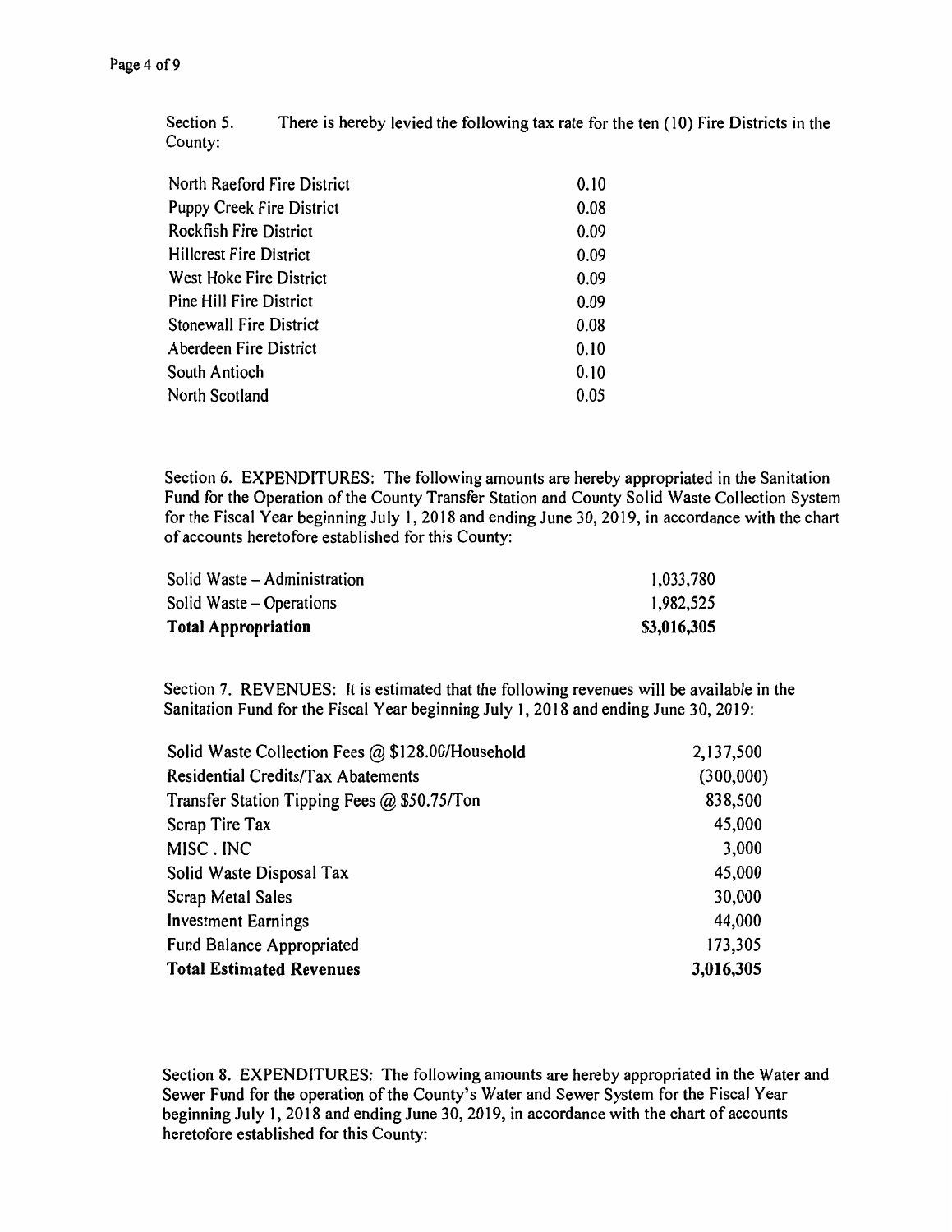| Water – Administration | 2,338,975   |
|------------------------|-------------|
| Water – Distribution   | 2,059,124   |
| Water – Treatment      | 1,426,010   |
| Sewer Plant            | 1.312.174   |
| Sewer                  | 699,449     |
| Total Appropriations   | \$7,835,732 |

Section 9. REVENUES: It is estimated that the following revenues will be available in the Water and Sewer Fund for the Fiscal Year beginning July 1, 2018 and ending June 30, 2019:

| <b>Water Payments</b>            | 5,432,500 |
|----------------------------------|-----------|
| Tap Fees                         | 75,000    |
| <b>Reconnect Fees</b>            | 150,000   |
| <b>Sewer Fees</b>                | 1,332,500 |
| Late Fees                        | 186,000   |
| <b>Rate Stabilization Fees</b>   | 319,200   |
| <b>Fund Balance Appropriated</b> | 152,094   |
| <b>Other Revenues</b>            | 188,438   |
| <b>Total Estimated Revenues</b>  | 7,835,732 |

Section 10. EXPENDITURES: The following amounts are hereby appropriated to the Revolving Loan Fund for the Fiscal Year beginning on July 1, 2018 and ending on June 30, 2019, in accordance with the chart of accounts heretofore established for this County:

Total Revolving Loan Fund **\$83,016** 

Section 11. REVENUES: It is estimated that the following revenues will be collected through loan payments for the Fiscal Year beginning July I, 2018 and ending June 30, 2019:

Total Revolving Loan Fund **\$83,016**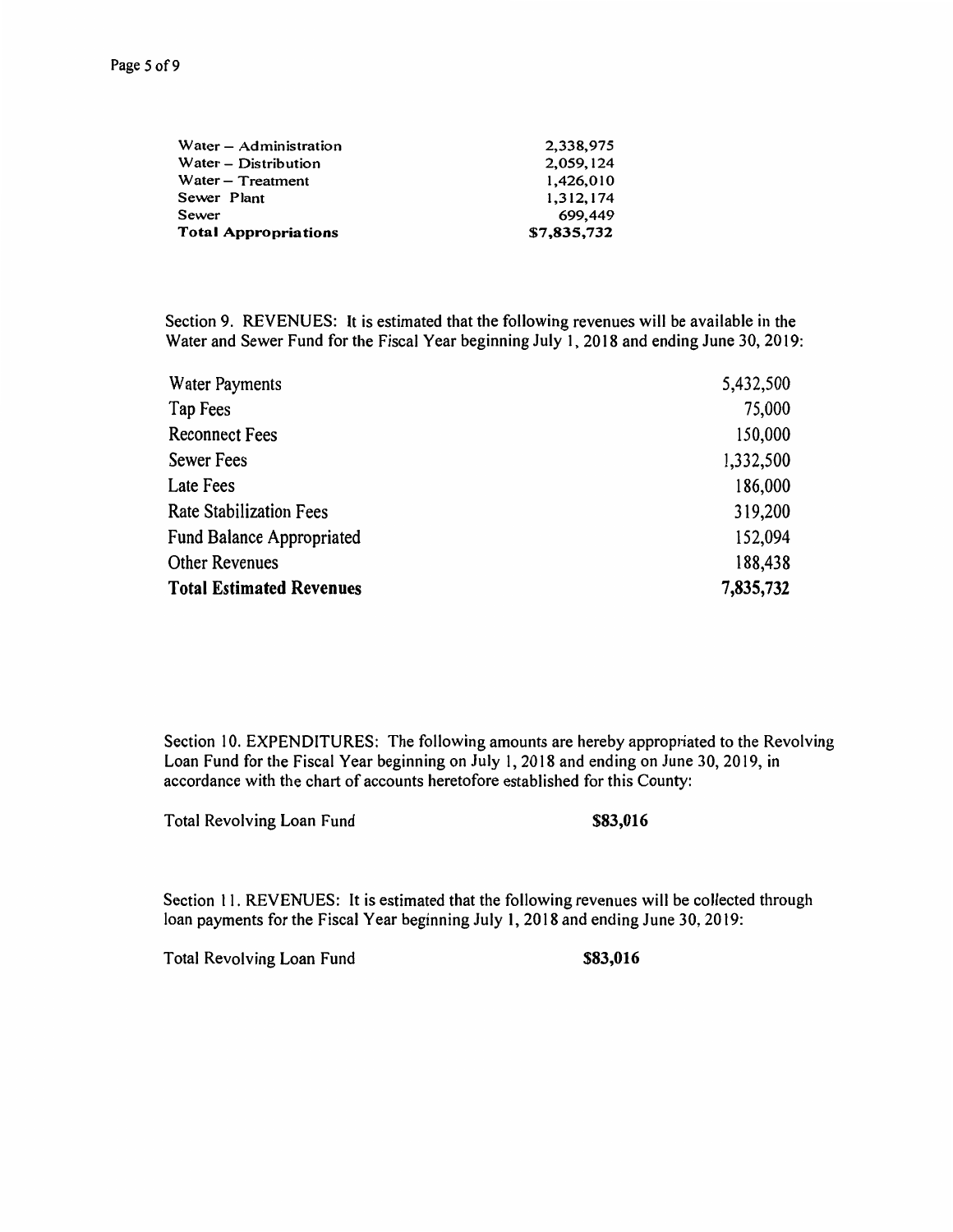Section 12. EXPENDITURES: The following amounts are hereby appropriated to the E-91 l System for the Fiscal Year beginning on July 1,201 and ending on June 30, 2018, in accordance with the chart of accounts heretofore established for this County:

Total E-911 **\$352,399** 

Section 13. REVENUES: It is estimated that the following revenues will be collected through E-911 Fees for the Fiscal Year beginning July 1, 2018 and ending June 30, 2019:

Total E-911 Fees **\$352,399** 

Section 14. The following amount is appropriated for the Asset Forfeiture Fund for the Fiscal Year beginning July 1, 2018 and ending June 30, 2019, in accordance with the chart of accounts heretofore established for this County:

Asset Forfeiture Fund **\$100,000 \$100,000** 

Section 15. It is estimated that the following revenue will be available to the Asset Forfeiture Fund for the Fiscal Year beginning July 1, 2018 and ending June 30, 2019:

Asset Forfeiture Fund **\$100,000 \$100,000** 

Section 16. The following amount is appropriated for the Register of Deeds Automation Fund for the Fiscal Year beginning July 1, 2018 and ending June 30, 2019, in accordance with the chart of accounts heretofore established for this County:

ROD Automation Fund **\$25,000** 

Section 17. It is estimated that the following transfer from the General Fund will be made to the ROD Automation Fund for the Fiscal Year beginning July 1, 2018 and ending June 30, 2019:

ROD Automation General Fund Transfer **\$25,000** 

Section 18. The following amount is appropriated for the Law Enforcement Officer's Fund for the Fiscal Year beginning July 1, 2018 and ending June 30, 2019, in accordance with the chart of accounts heretofore established for this County:

Law Enforcement Officer's Fund **\$7,500**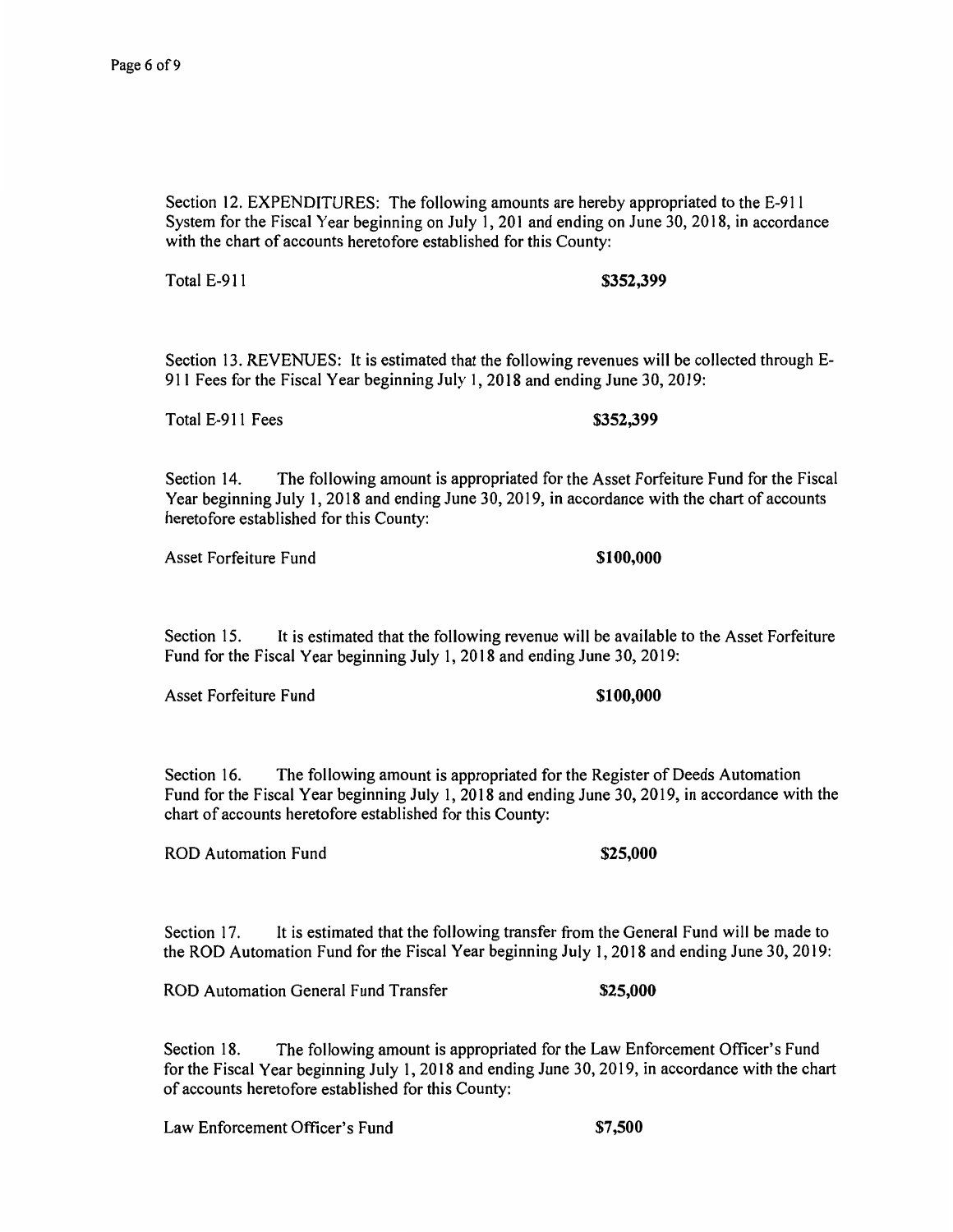Section 19. It is estimated that the following revenues will be available to the Law Enforcement Officer's Fund for the Fiscal Year beginning July 1, 2018 and ending June 30, 2019:

Law Enforcement Officer's Fund **\$7,500** 

Section 20. The following amount is appropriated for the Revaluation Fund for the Fiscal Year beginning July 1, 2018 and ending June 30, 2019, in accordance with the chart of accounts heretofore established for this County:

Revaluation Fund **\$50,000 \$50,000** 

Section 21. It is estimated that the following transfer from the General will be available to the Revaluation Fund for the Fiscal Year beginning July 1, 2018 and ending June 30, 2019:

Revaluation Fund - General Fund Transfer **\$50,000** 

Section 22. The following amount is appropriated for the Administration Projects Fund for the Fiscal Year beginning July 1, 2018 and ending June 30, 2019, in accordance with the chart of accounts heretofore established for this County:

Administration Projects Fund **\$4,000,000** 

Section 23. It is estimated that the following transfer from the General Fund will be made to the Administration Projects Fund for the Fiscal Year beginning July I, 2018 and ending June 30, 2019:

Administration Projects Fund -General Fund Transfer **\$4,000,000** 

Section 24. The following amount is appropriated for the Multi-Year Grant Fund for the Fiscal Year beginning July 1, 2018 and ending June 30, 2019, in accordance with the chart of accounts heretofore established for this County:

URP-18 Grant **\$100,000 \$100,000** 

Section 25. It is estimated that the following revenue will be available to the Multi-Year Grant Fund for the Fiscal Year beginning July 1, 2018 and ending June 30, 2019:

URP-18 Grant **\$100,000 \$100,000**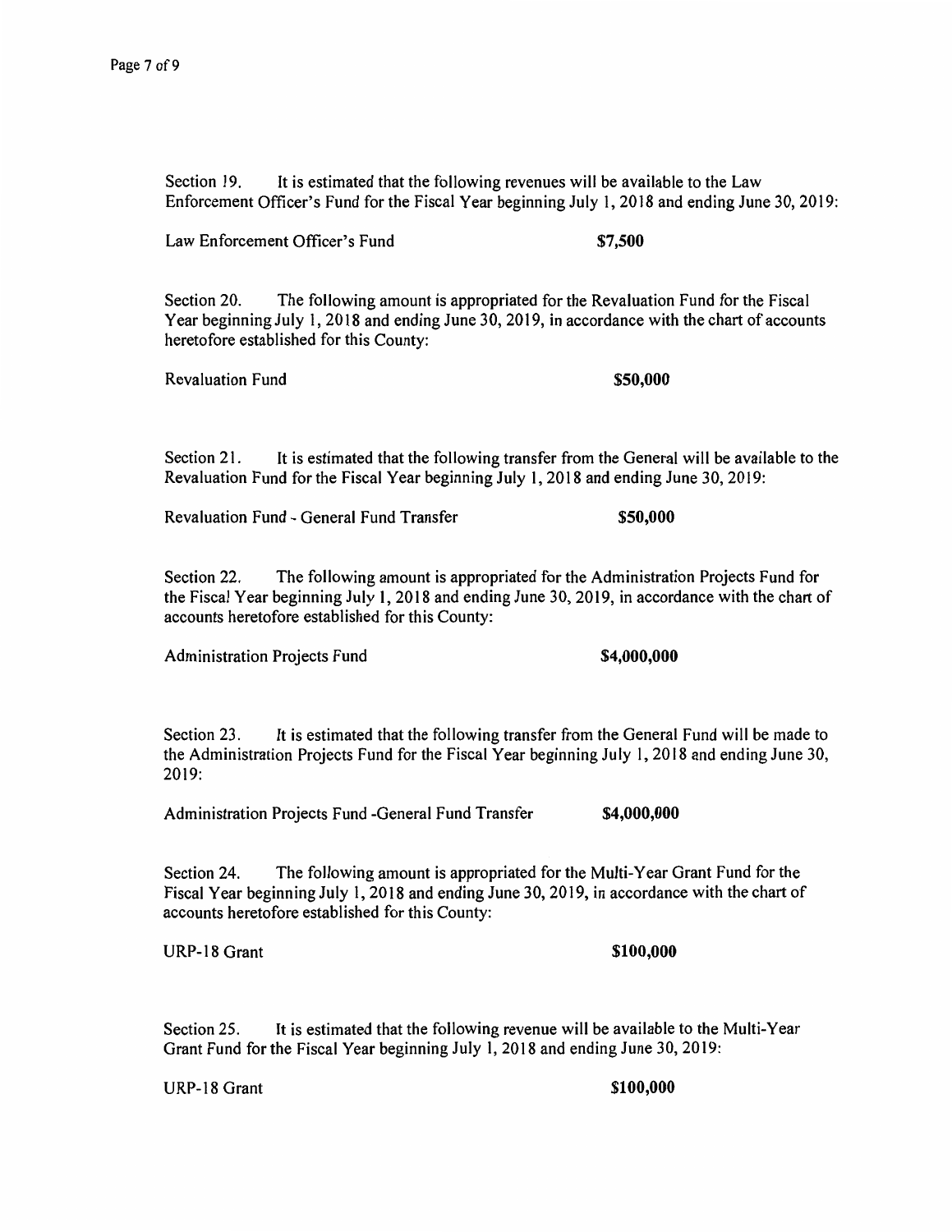Section 26. The Finance Officer is hereby authorized to transfer appropriations within a fund as contained herein under the following conditions: He may transfer amounts not to exceed \$10,000.00 within a month between operating expenditures within a department without Board approval. Transfers shall receive approval by the County Manager and the Hoke County Board of Commissioners shall be notified in writing of the transfer at the next scheduled board of commissioners meeting.

Section 27. The County Manager and Clerk to the Board are hereby authorized to execute the necessary agreements within funds included in the Budget Ordinance for the following purposes:

- 1. Form grant agreements to public and non-profit organizations
- 2. Lease of normal and routine business equipment where the annual rental of each is not more than \$30,000
- 3. Consultant, professional, or maintenance service agreements where the annual compensation of each is not more than \$10,000
- 4. Purchase of apparatus, supplies, materials or equipment where formal bids are not required by law up to \$30,000
- 5. Agreements for acceptance of State, Federal, public, and non-profit organization grant funds and funds from other governmental units for services to be rendered.
- 6. Construction or repair work where formal bids are not required up to \$30,000.
- 7. Liability, health, life, disability, casualty, property, or other insurance or retention and faithful performance bonds (other than for the Sheriff and Register of Deeds). Other appropriate County officials are also authorized to execute or approve such insurance and bond undertakings as provided by law: and
- 8. Other Administrative contracts, which include agreements, adopted in accordance with the directives of the Board of Commissioners.

Section 28. Pursuant to General Statute 143-29, the County Manager is hereby authorized to award informal bids received in amounts less than \$30,000 within the following guidelines:

- 1. The bid is awarded to the lowest responsible bidder.
- 2. Sufficient funding is available within the departmental budget: purchase is consistent with goals and/or outcomes of the department.
- 3. The County Manager shall further be authorized to reject any and/or all bids received if it is in the best interest of Hoke County.

Section 29. There is hereby authorized a reimbursement at the prevailing IRS per mile rate to employees who are required to use personal vehicles for county business.

Section 30: All agencies receiving County funding in excess of \$7,500.00 annually are required to submit an audit. Those agencies receiving less than \$7,500.00 are required to submit an unaudited financial statement. Approved payments may be delayed pending receipt of this financial information.

Adopted this  $2^{\frac{5}{2}}$  day of June, 2018.